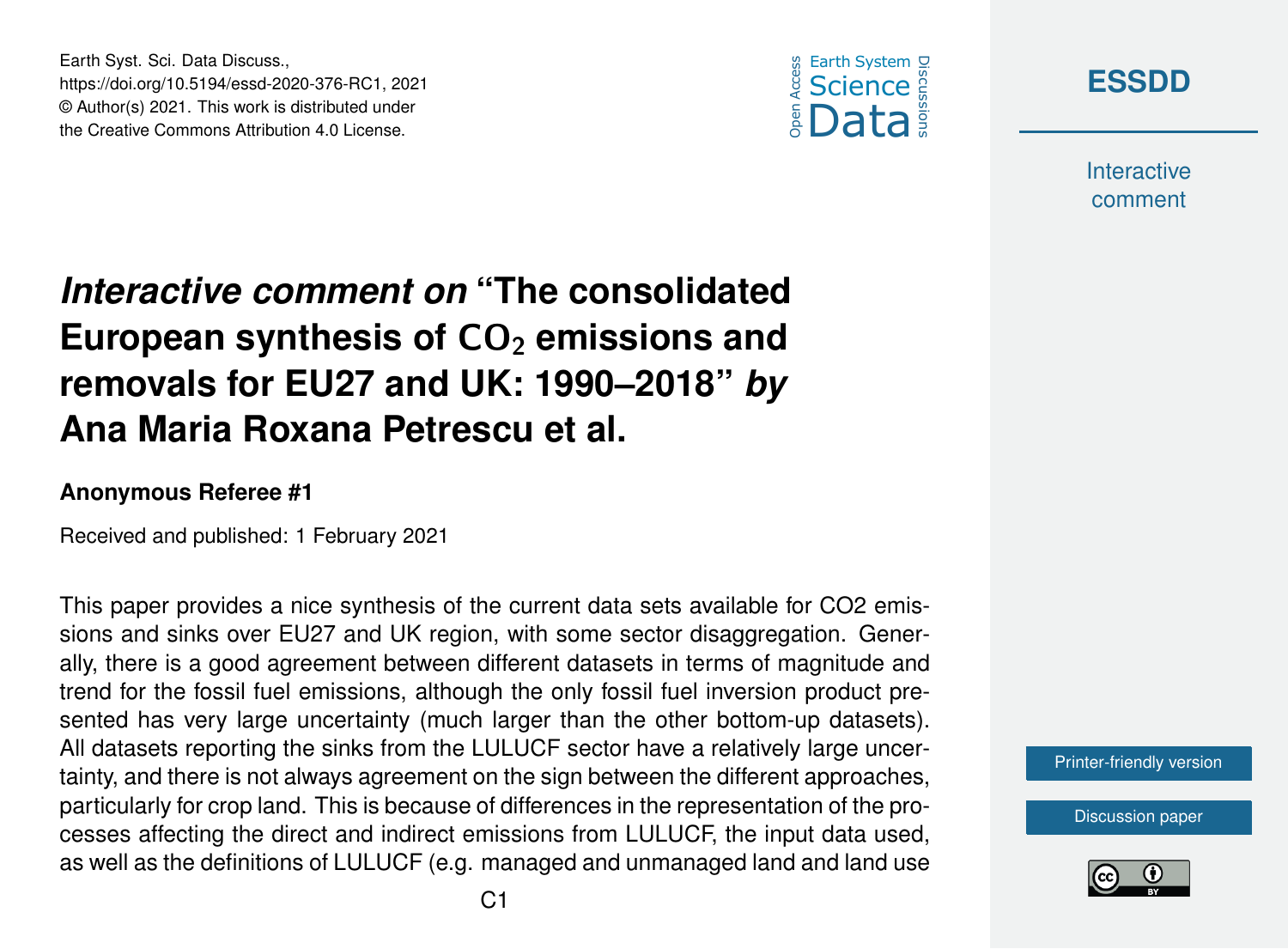conversions). The paper highlights the complexity of comparing LULUCF data based on different types of approaches and the high uncertainty associated with observationbased inversion approaches. There are several reasons for this, including sparse observing network and high uncertainties in prior and transport models (including effects of boundary conditions when using regional models). The spatial and temporal resolution is another factor that varies a lot from dataset to dataset, as well as the period covered, contributing further to the difficulty of reconciling the different information on the CO2 emissions at regional scale. Finally, the paper provides recommendations to include missing processes (e.g. lateral fluxes between regions) and to reduce the uncertainties associated with different approaches in order to facilitate the integration of all the information available to support the global stock take exercise set out in the Paris Agreement.

The paper is well written and provides a comprehensive source of information regarding a wide range of public datasets, documenting the pros and cons of each data source. I recommend the paper to be published as it is, with only minor corrections (see list of minor comments below).

Minor comments: -Line 62: Replace "CO2 land sources/sinks" with "biogenic CO2 land sources/sinks".

-Line 93: "represent the sum of the effects of sources and sinks".

-Line 98: UK does not use atmospheric observations to complement CO2 (due to difficulty in representing the biogenic fluxes).

-Line 166: Include description of acronyms.

-Lines 169-170: Parenthesis do not match.

-Line 177: Replace "show" with "shown".

-Line 215: Isn't the term "CO2 land fluxes" too generic since the target is LULUCF?

## **[ESSDD](https://essd.copernicus.org/preprints/)**

**Interactive** comment

[Printer-friendly version](https://essd.copernicus.org/preprints/essd-2020-376/essd-2020-376-RC1-print.pdf)

[Discussion paper](https://essd.copernicus.org/preprints/essd-2020-376)